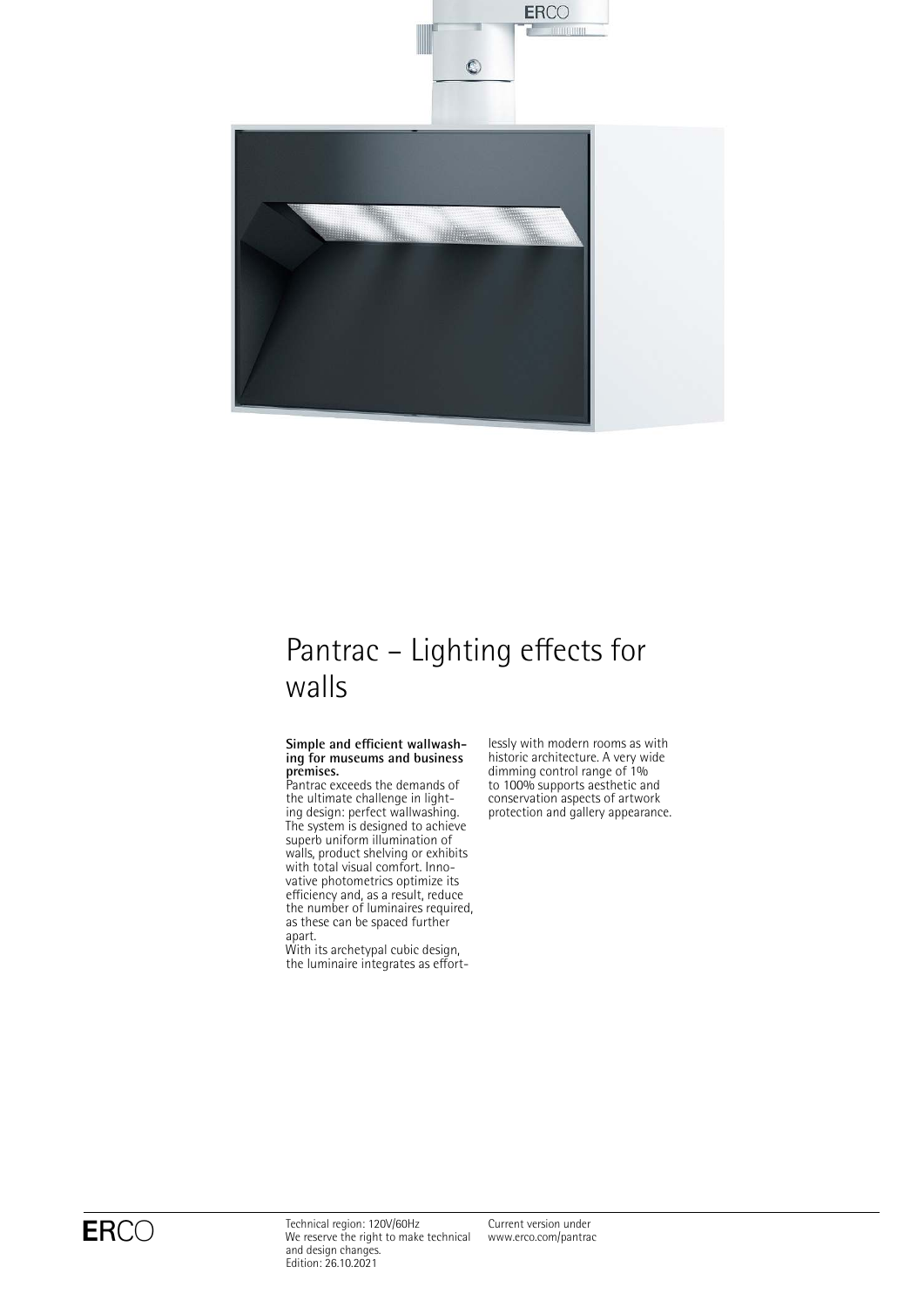## **Pantrac** for 2-circuit track



**Structure and characteristics** The features described here are typical of products in this range. Special ver-sions may offer additional or varying features. A comprehensive description of the features of individual products can be found on our website.

- **1 ERCO Spherolit lens** Light distribution: wallwash
- **2 ERCO LED-module**<br>- High-nower LEDs: w
- High-power LEDs: warm white (2700K or 3000K) or neutral white (3500K or 4000K)
- Collimating lens made of optical polymer

**3 Front cover** – Polymer, black lacquered

- 
- **4 Housing**<br>– White (RAL9002), black or silver<br>– Cast aluminum, powder-coated<br>– Rotatable through 360° on adapter
- 

- **5 Control gear** Trailing edge dimmable+On-board
- Dim Dimming with external dimmers (trailing edge) possible and rotary control for brightness control on the luminaire

### **6 ERCO turning adapter for 2 circuit track**

**Variants on request** – Housing: 10,000 further colors Please contact your ERCO consultant.



Design and application: [www.erco.com/pantrac](http://www.erco.com/pantrac)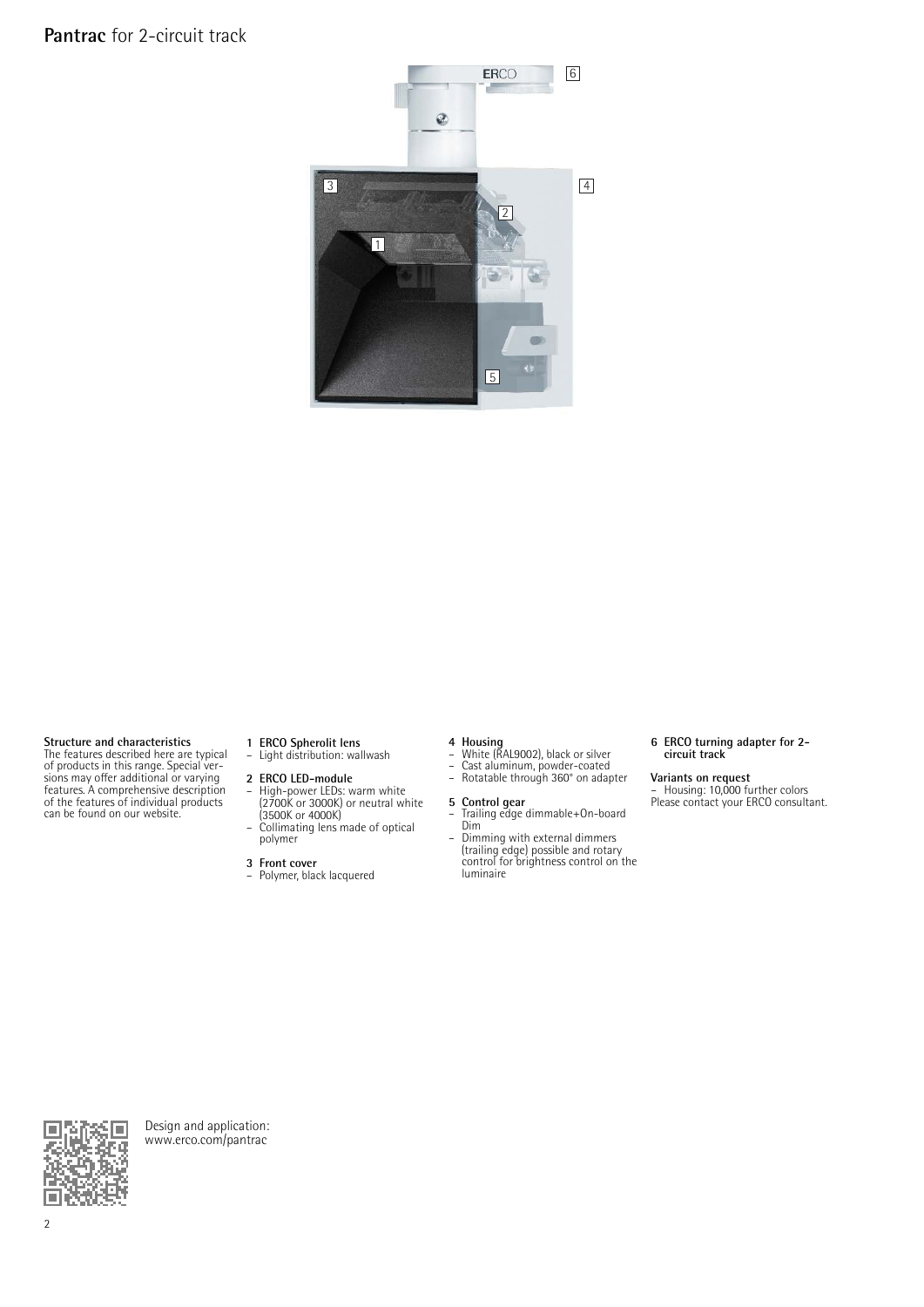## **Pantrac** for 2-circuit track



**Outstanding uniformity** Pantrac provides uniform vertical lighting to perfection - whether in prestigious entrance areas, in offices or in museums.



**Simple installation** Pantrac creates perfect light for wallwashing without additional pivoting.



**Large luminaire spacing** The high-efficiency Pantrac lighting technology enables luminaire spacing of up to one and a half times the distance to the wall.

### **Special characteristics**

Outstanding uniformity



Wide luminaire spacing with wallwashing



 $\overline{a}$ 

Easy installation



JJ<br>Tri 뺿

ERCO high-power LEDs



Different light colors



EMC-optimized



Various construction sizes

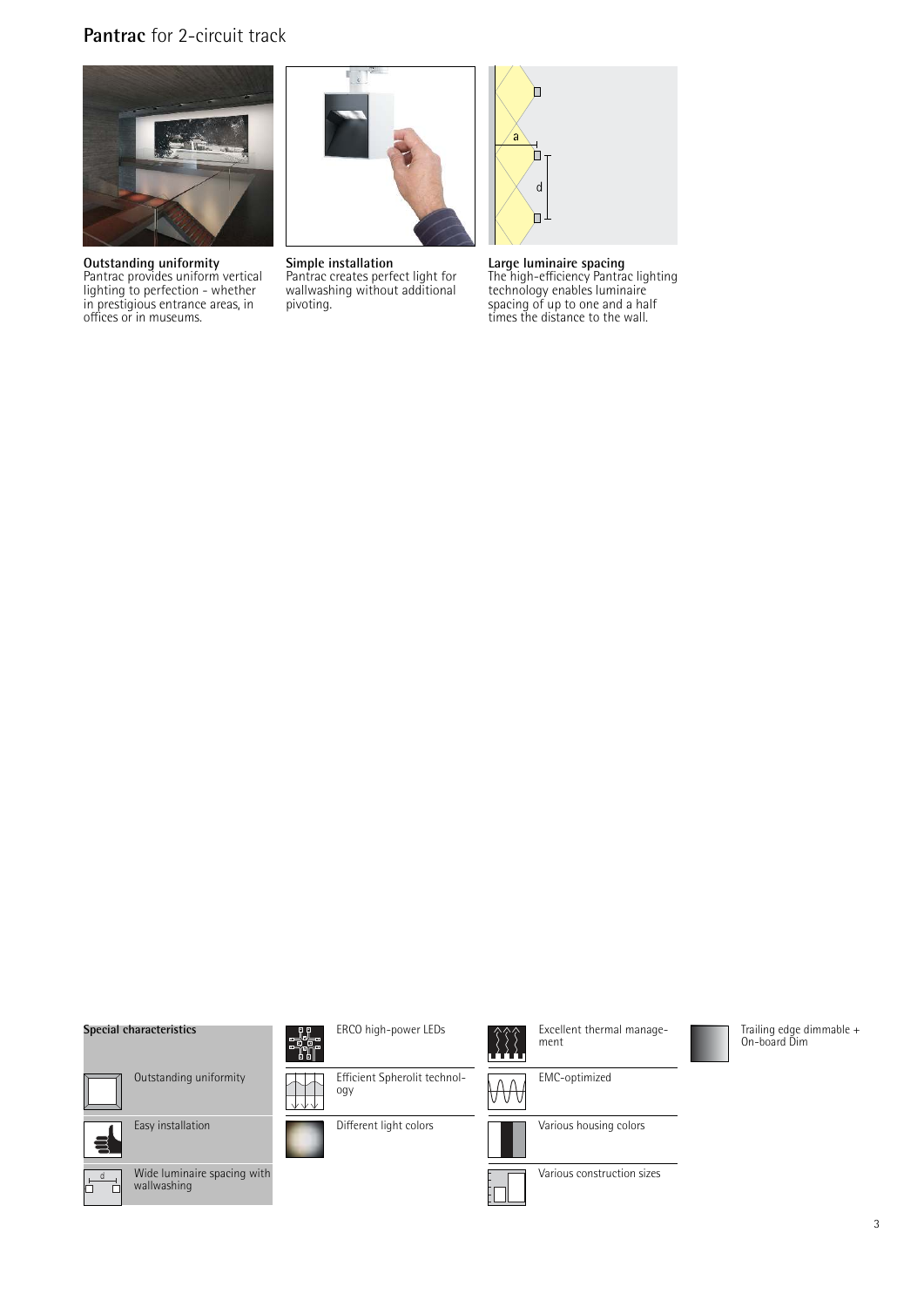# **Pantrac** for 2-circuit track – Luminaire arrangement

**Lens wallwashers** Wallwash

4



### **Wallwashing**

For uniform vertical illuminance, the distance (a) of Pantrac lens wallwashers from the wall should be around one third of the room height (h). The luminaire head has been adjusted precisely for optimum wallwashing.

Arrangement: a = 1/3 x h

For good longitudinal uniformity, the spacing (d) of Pantrac lens wallwashers may be up to 1.5 times the offset from the wall (a).

Arrangement: d ≤ 1.5 x a

The optimal wall offset and luminaire spacing for each product are indicated in the wallwasher tables in the catalogue and the product data sheets.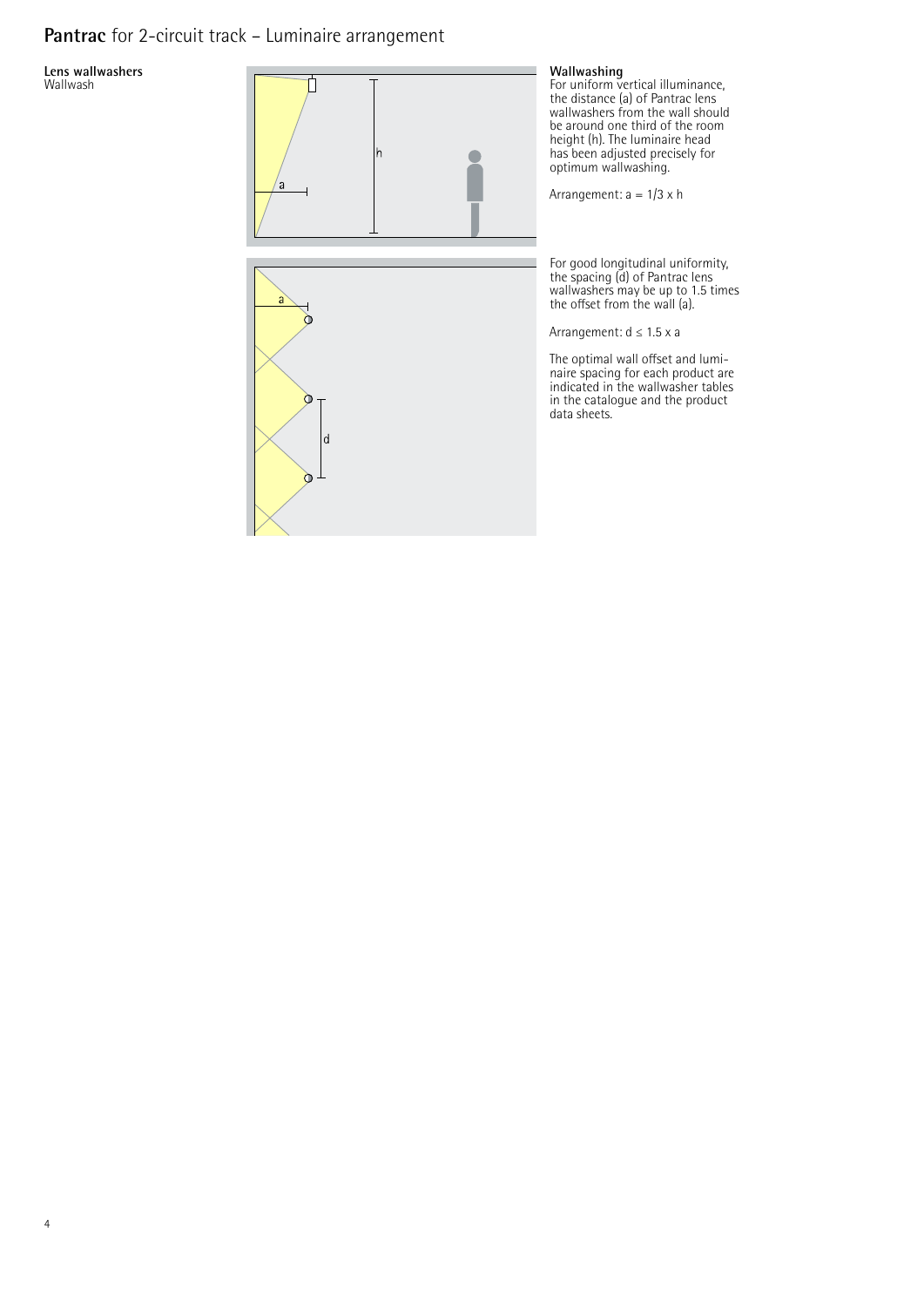IKEA Museum, Älmhult. Light-ing design: DHA Design London. Mechanical engi-neering: GMKI Elkonsult AB Malmö. Instal-lation: ELUB AB Växjö. Photogra-phy: Johan Elm, Stockholm.

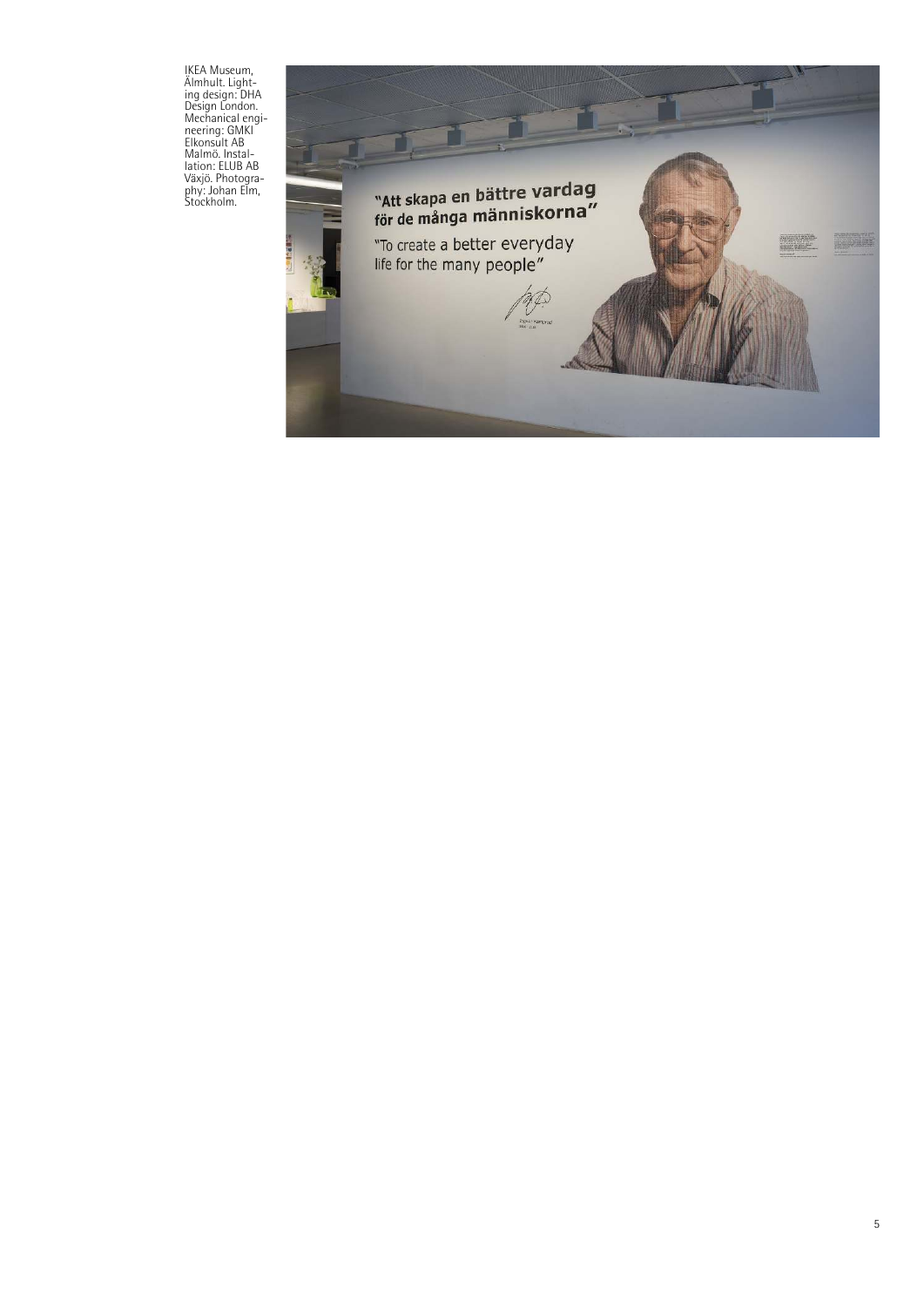# **Pantrac** for 2-circuit track

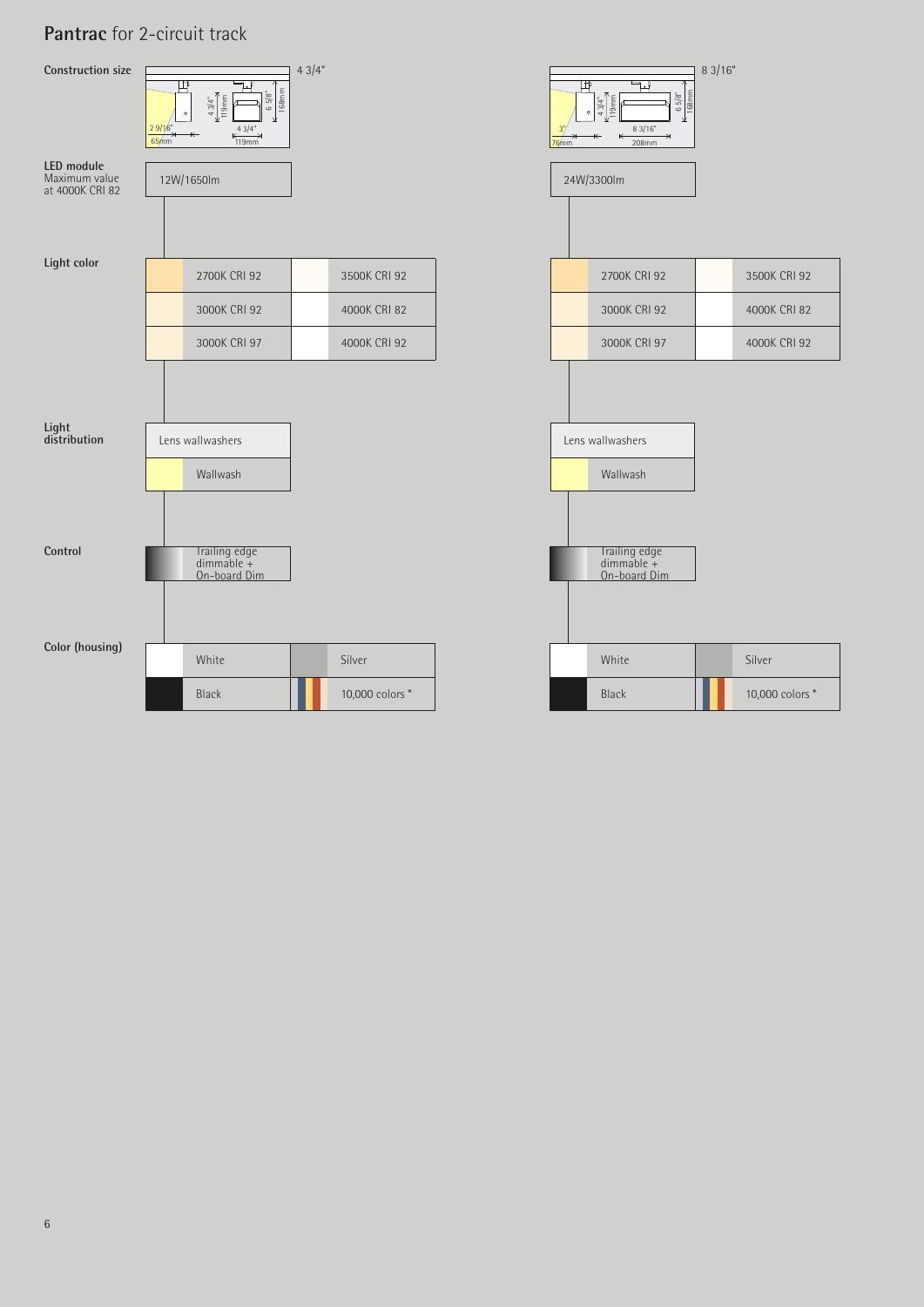

IKEA Museum,<br>
Almhult. Light-<br>ing design: DHA<br>
Design London.<br>
Mechanical engi-<br>
reering: GMKI<br>
Elkonsult AB<br>
Malmö. Instal-<br>
lation: ELUB AB<br>
Mayi, Dhotogra-<br>
phy: Johan Elm,<br>
Stockholm.

\* available on request Article numbers and planning data: www.erco.com/14683-us

Design and application: www.erco.com/pantrac